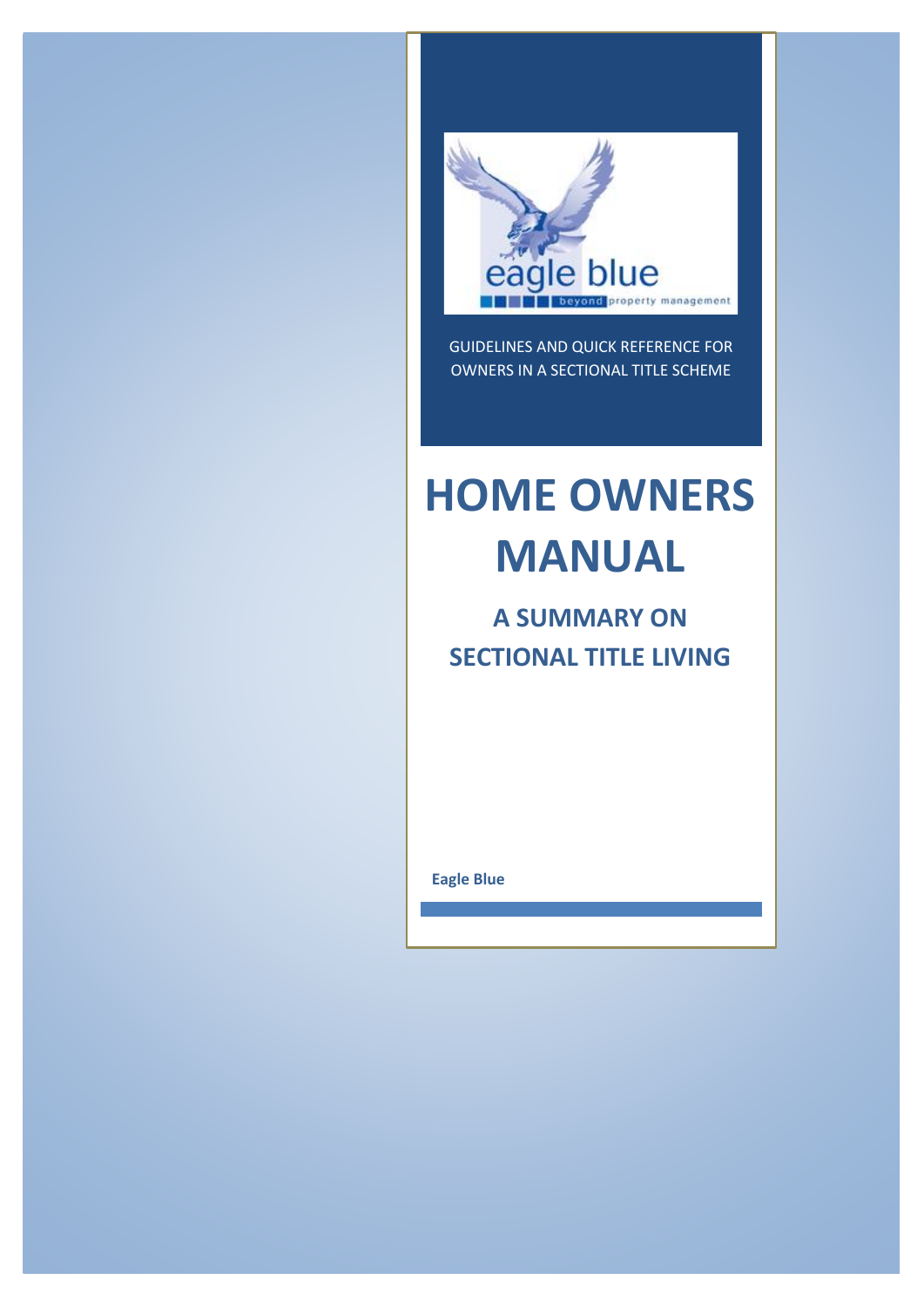# **CONTENTS**

| 1. | KEY ROLE PLAYERS IN A SECTIONAL TITLE SCHEME          | 2              |
|----|-------------------------------------------------------|----------------|
|    | Body corporate                                        | $\overline{2}$ |
|    | Trustees<br>$\bullet$                                 | $\overline{2}$ |
|    | <b>Managing Agent</b><br>$\bullet$                    | 3              |
| 2. | <b>MEETINGS</b>                                       | 4              |
|    | <b>First General Meeting</b><br>$\bullet$             | 4              |
|    | <b>Annual General Meeting</b>                         | 4              |
|    | <b>Special General Meeting</b><br>٠                   | 5              |
|    | <b>Trustees Meeting</b><br>$\bullet$                  | 5              |
|    | 3. LEVIES                                             | 7              |
|    | What is a levy<br>٠                                   | 7              |
|    | What is a special levy<br>٠                           | 7              |
|    | What do levies include<br>$\bullet$                   | 7              |
|    | What happens if I do not pay my levies<br>$\bullet$   | 8              |
|    | Collection of Levy arrears<br>$\bullet$               | 8              |
|    | Legal handover steps for Levy collections             | 8              |
|    | 4. PARTICIPATION QUOTA                                | 9              |
|    | Participation quota explained<br>$\bullet$            | 9              |
|    | How to work out your participation quota<br>$\bullet$ | 9              |
| 5. | THE DIFFERENT AREAS IN A SECTIONAL TITLE SCHEME       | 10             |
|    | <b>Sections</b><br>$\bullet$                          | 10             |
|    | Extending a section<br>٠                              | 10             |
|    | <b>Common Property</b>                                | 10             |
|    | Exclusive use areas<br>$\bullet$                      | 10             |
| 6. | <b>SCHEME MAINTENANCE</b>                             | 11             |
|    | Maintenance Plan                                      | 11             |
|    | <b>Estate Manager</b><br>$\bullet$                    | 11             |
| 7. | SECTIONAL TITLE INSURANCE                             | 12             |
|    | Body corporate insurance<br>$\bullet$                 | 12             |
|    | Household insurance                                   | 12             |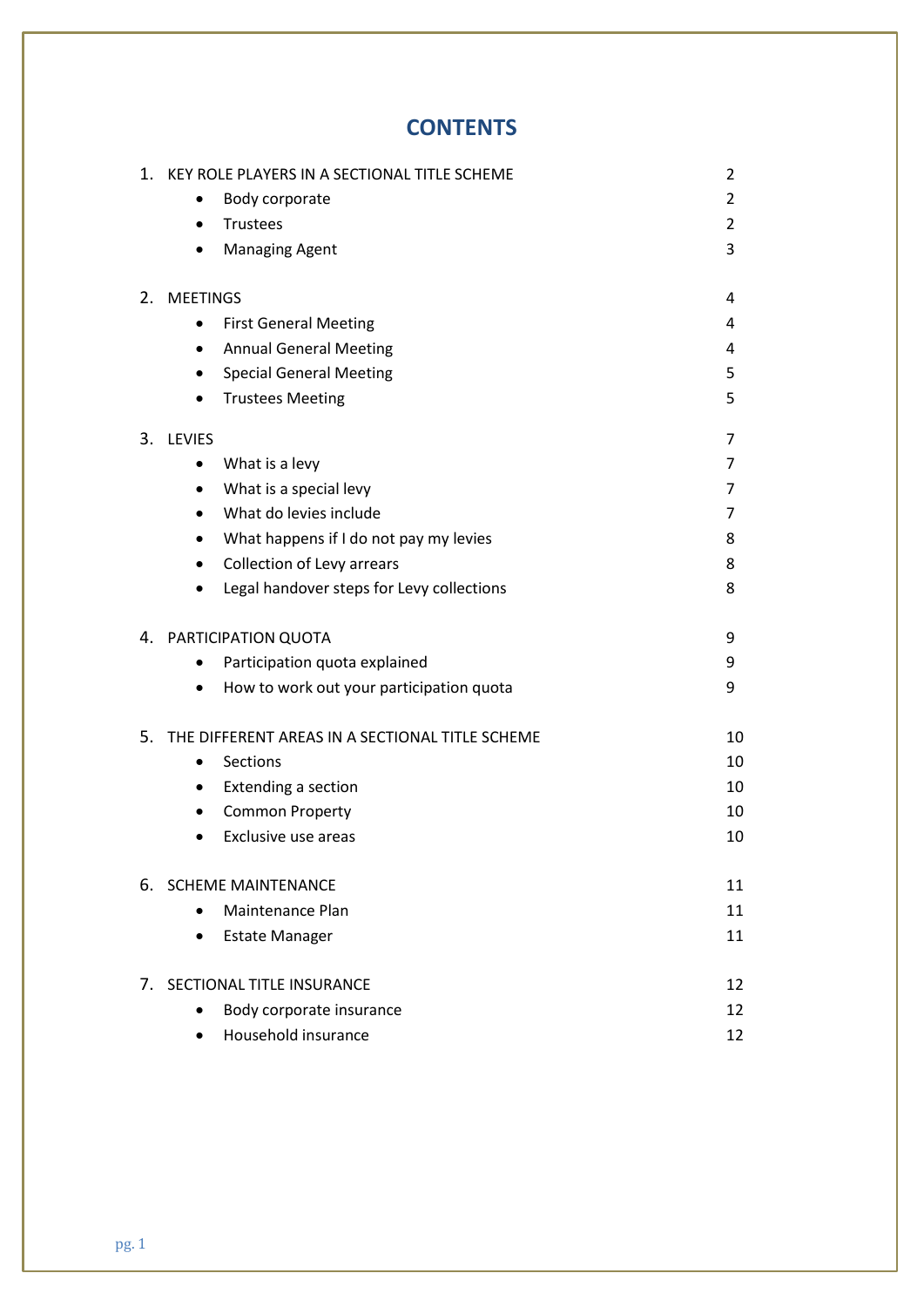# **1. KEY ROLE PLAYERS IN A SECTIONAL TITLE SCHEME**

## **BODY CORPORATE**

A Body corporate is made up of all the owners of a unit in a sectional title scheme and is a legal entity. A body corporate exists to represent the owners and to ensure that the financials and administrative needs of the building or complex are met.

Every buyer of a unit in a sectional title automatically becomes a member of the body corporate when they become an owner. Owners of units in a sectional title scheme cannot refuse to become a member of the body corporate, it is compulsory. An owner remains a member of the body corporate until they pass on or sell their unit.

The Body corporate meets once a year at an Annual General meeting.

When a developer builds a complex, they will open a sectional title register once the first unit has been transferred into the owner's name. The developer will hold the first general meeting to formally announce the body corporate.

## **TRUSTEES**

The trustees are known as the executive organ of the Body corporate and are appointed to represent the Body Corporate and carry out the functions and duties of the body corporate. Trustees are voted in by the body corporate members and are in essence the decision and law makers. A minimum of 2 trustees are required, however an odd number is recommended so as to avoid a tie when taking a vote. Alternatively, a chairman may be elected as their vote counts for 2. Trustees are expected to meet no less than every quarter and if a chairman is to be elected, this should be done at the first trustees meeting held.

The trustee's main function is to maintain, manage and run the common property areas of a scheme to the benefit of all the members of the body corporate. They are to enforce rules and ensure the rules are upheld by all the residents. Trustees are responsible for amending and updating all governance documentation and filing same with the ombudsman. Trustees are responsible for managing the finances on behalf of all the owners of the body corporate.

Trustees stand for a period of one year but may be re-elected at the next AGM by the body corporate.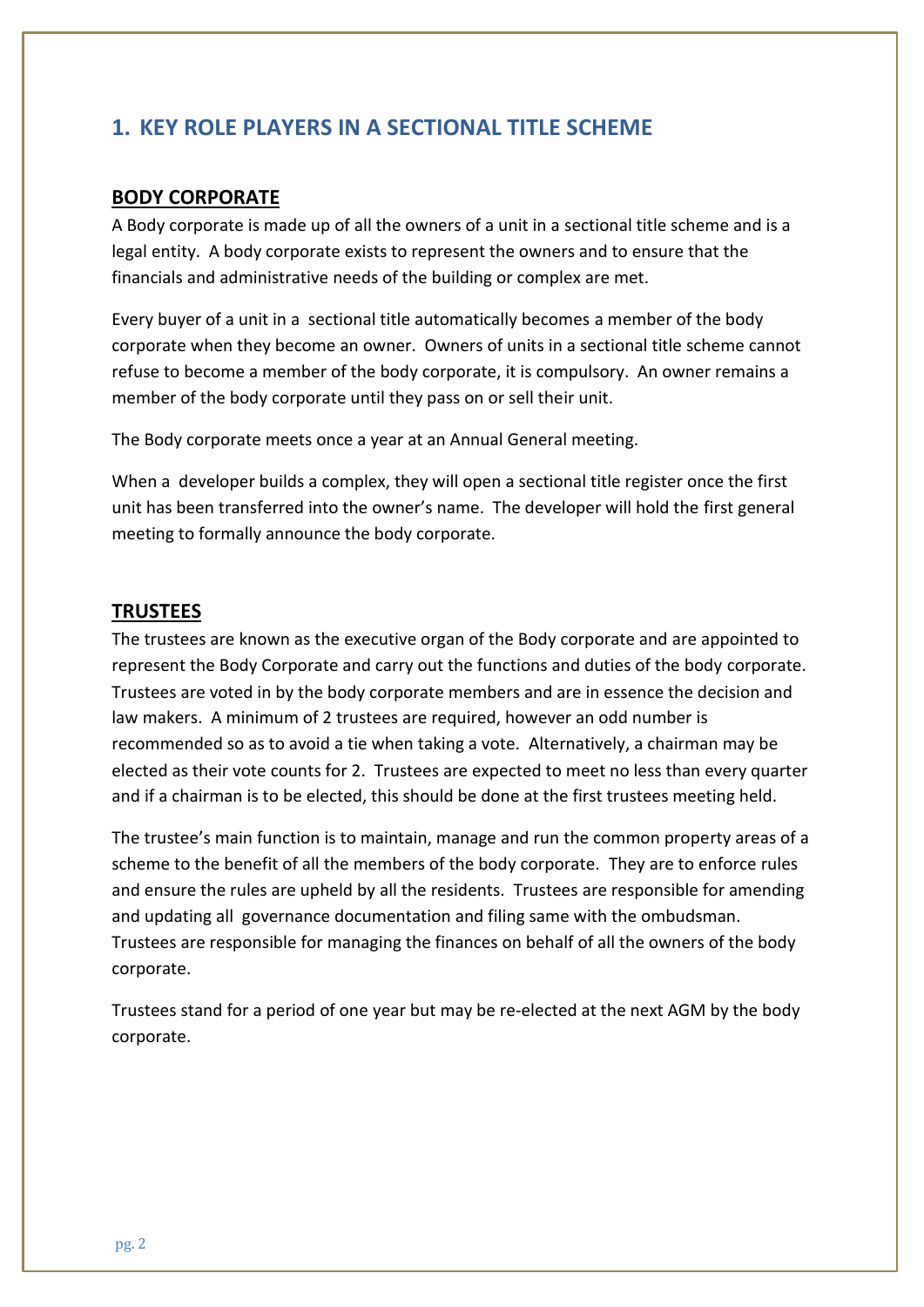## **MANAGING AGENT**

Because trustees do not have the time or skill set of attending to the day-to-day running's of a scheme, it is highly recommended that all schemes appoint a qualified and experienced managing agent, however, a managing agent does not have the ability to make decision over the building or body corporate without the approval of the trustees. In essence, the buck stops at the trustees.

When electing a managing agent, the trustees should ensure that they are registered with the National association of managing agents (NAMA) as well as the Estate agency affairs board (EAAB). These accreditations would protect the sectional title scheme should it incur any losses due to theft or misconduct from the managing agent.

Nama is a non-profit organisation formed to ensure that managing agents perform their duties with efficiency and keep trustees updated on any amendments or additions in the section title as well as educate trustees of their key roles and responsibilities. Although it is not law for a managing agent to be accredited with NAMA, it is common practice for trustees to request their managing agent to agree to the rules set out by NAMA, as it secures a level of protection for the scheme.

Managing agents are generally responsible for the following:-

- Sending out of levy statements.
- The collection of levies.
- Bookkeeping.
- Assisting with maintenance issues.
- Advising trustees on matters arising.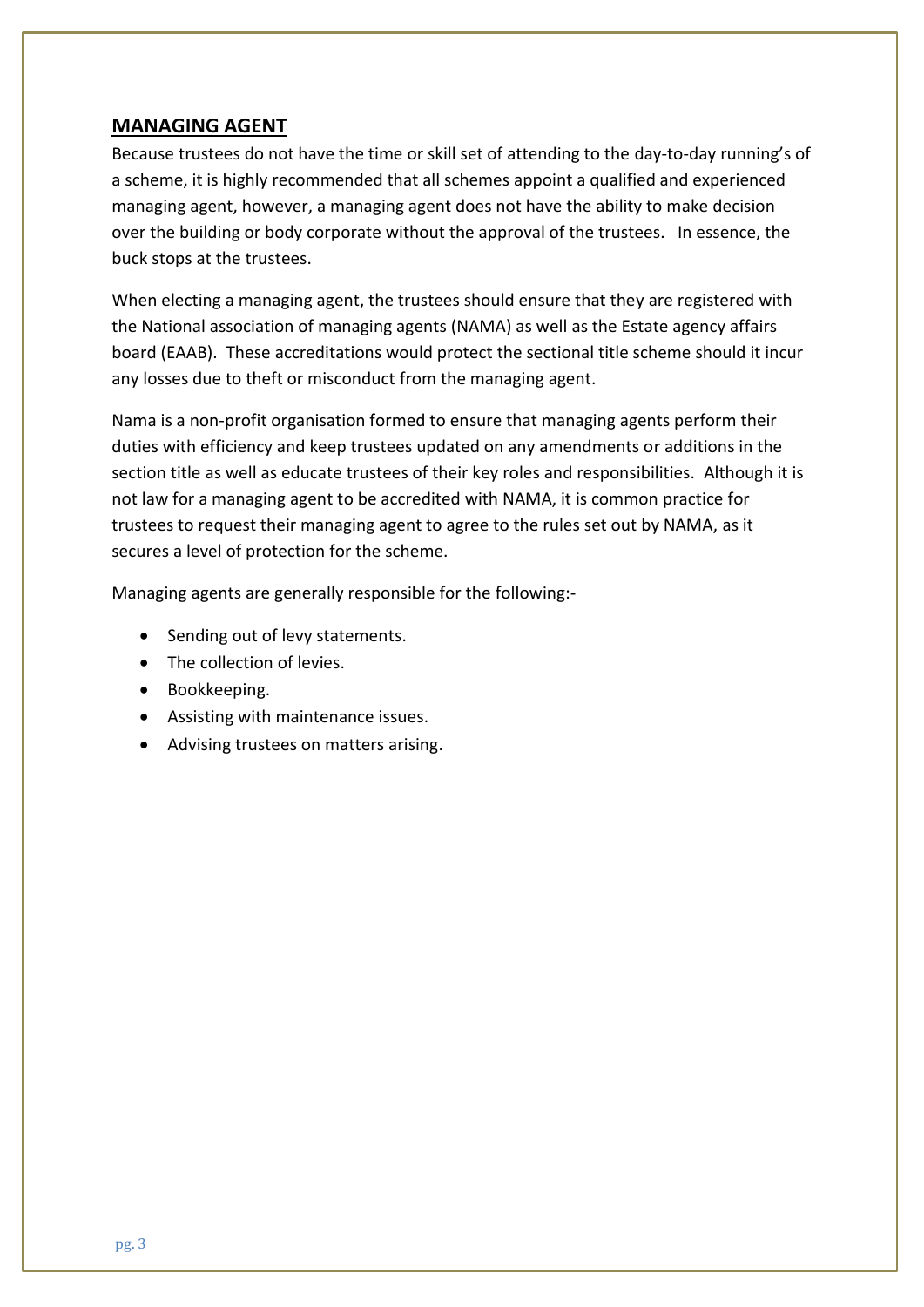# **2. MEETINGS**

In a sectional title scheme, there are 4 meetings which need to take place.

- The first general meeting of the body corporate.
- AGM Annual general meeting.
- Special general meeting.
- Trustee meetings.

All decisions made in a body corporate are done so by resolution, either by the trustees or members of the body corporate.

Every meeting held within a scheme, whether by the trustees or the body corporate, must be recorded in the minute book. If a minute book is not kept, it will be very difficult for members to remember what was decided 5-15 years ago, especially if there has been a change of trustees or unit owners through the years.

The fundamental principles of every meeting are as follows:-

- Notice must be given to all attendees.
- An agenda must be followed.
- A quorum of members must be present.
- All discussions must be recorded in the minute book.
- Any votes made at a meeting is limited to one per person present or by proxy.

#### **THE FIRST GENERAL MEETING**

The first general meeting must be held within the first 60 days of the establishment of the body corporate. If a developer does not call the meeting, any member of the body corporate may do so.

## **AGM – ANNUAL GENERAL MEETING**

Management rules require the body corporate to hold the AGM within 4 months of the end of the financial year.

Notice should be given to all owners of the scheme not less than 14 days prior to the meeting. The notice is not restricted to working days. Public holidays and weekends may be included in the notice period. Notice can be sent via email but must be sent via post too. An AGM is declared invalid if members have not been given enough notice.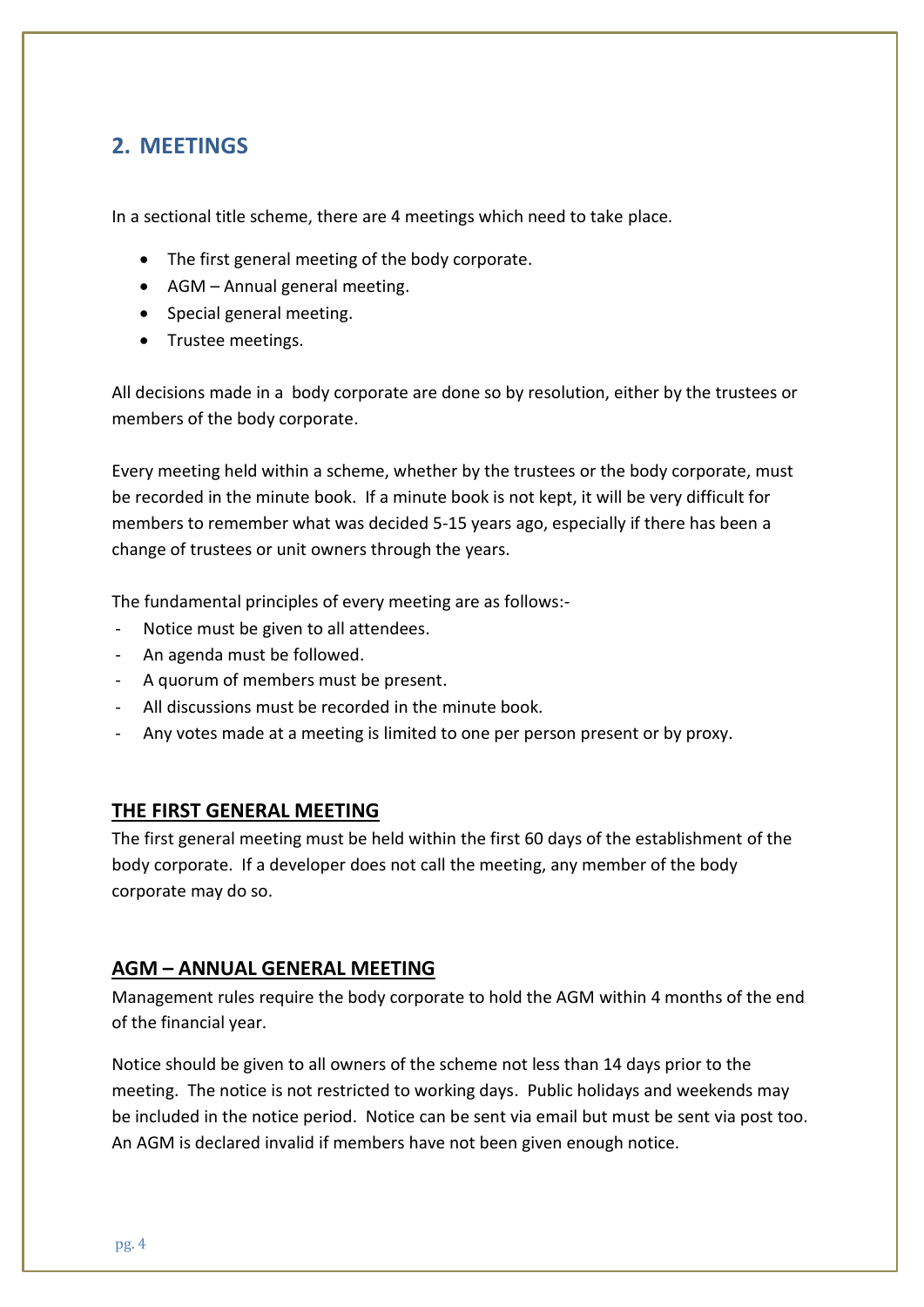Points of discussion at an AGM are as follows:-

- Proposed budget and approval thereof.
- Annual financial statements.
- Approval of insurance cover and updated valuations.
- Appointment of auditor.
- Approval of levy amount.
- Decide on number of trustees required.
- Election of trustees
- Address for legal notices to be sent domicilium citandi et executandi.

An AGM must have a quorum of 66.66% if the scheme has 4 or less sections and 33.33% if the scheme has more than 4 sections.

After an AGM, trustees must send out in writing the agreed upon levies to all owners in the scheme. Failing this owners have a technical defence in not paying levies.

Votes at an AGM can be made by

- Show of hands.
- Secret ballot.
- By participation quota  $-A$  majority vote in value, will allow a vote to pass.

#### **SPECIAL GENERAL MEETING**

Trustees or owners can request a special general meeting if any specific issues within the scheme arise and need to be dealt with.

The notice period of a special general meeting depends on if there is a resolution required to be passed or not. The SGM may be called to simply discuss matters with the body corporate that do not require a resolution for consideration and voting. However if a resolutions is required then depending on the kind of resolution (ordinary or special) the notice period is 14 days or 30 days respectively.

#### **TRUSTEES MEETING**

A trustee may call a trustees meeting at any time and can be regulated as the trustees deem fit. No less that 7 days written notice is to be provided as well as the time and place of the meeting. An agenda must be set out for the meeting.

Members of the scheme, registered bondholders, holders of future development rights and the managing agent may attend trustee meetings and may speak on any matter on the agenda, however, they are not entitled to propose any motion or to vote; non-trustees are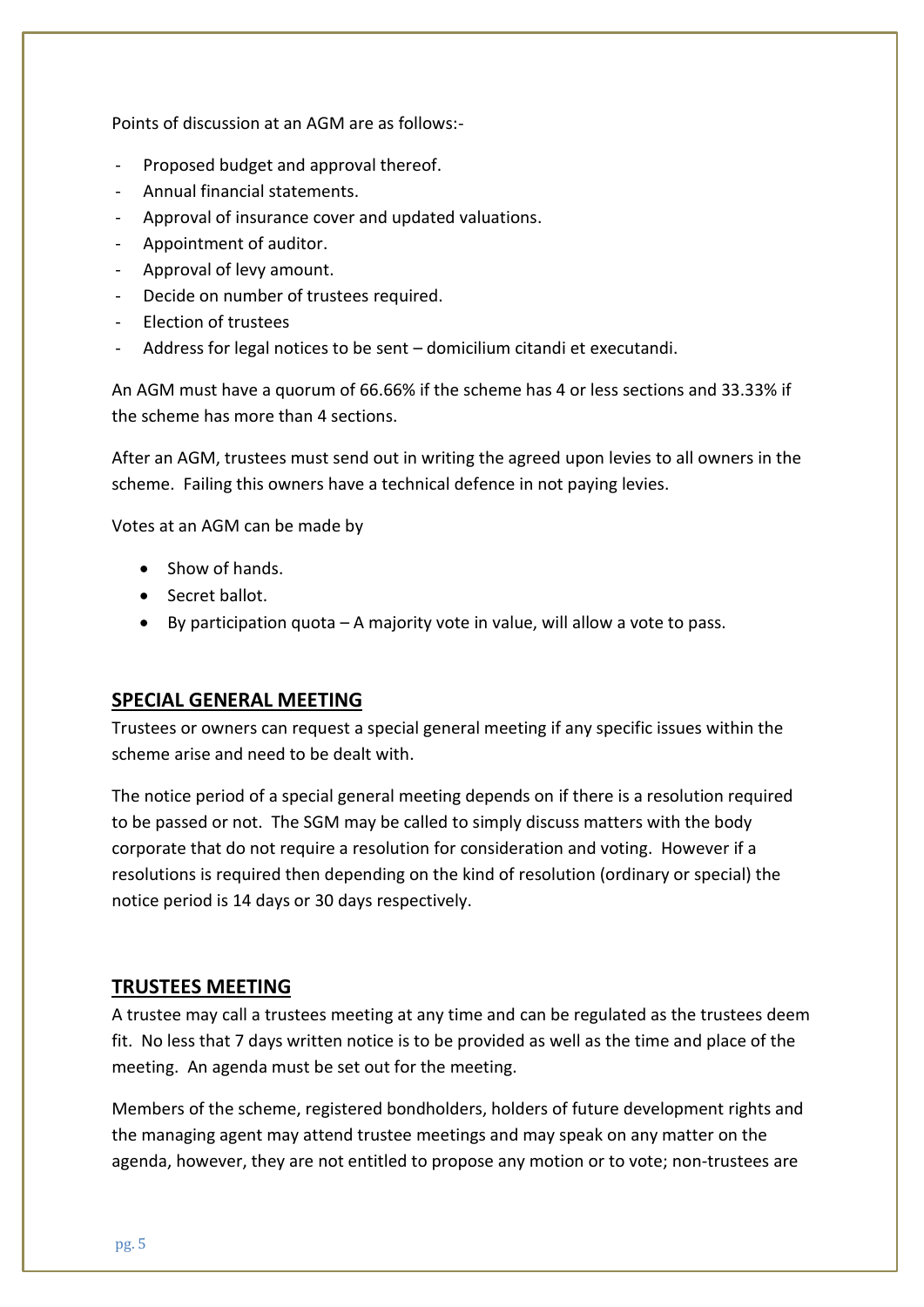not entitled to take part in discussions of contraventions of the Act or rules; or any other matters which the trustees believe would interfere with the interests of the body corporate or any person's privacy.

As with any meeting of a sectional title scheme, it is important that minutes of all trustee meetings are recorded and filed in the minute book. The quorum for a trustees meeting is a minimum of 50% in number but not less than two trustees. When passing a resolution at a trustees meeting, each trustees vote counts as one, however, should a deadlock vote be reached on any voting matter, the chairman has the power of a deciding vote.

A trustee is not allowed to vote on a matter that he/she has a personal interest in, or if he/she has a dispute with the body corporate.

A motion at a trustees' meeting need not be seconded.

The minutes of the trustees meeting are to be distributed to all who were entitled to receive notice of the meeting, within 7 days of the meeting date.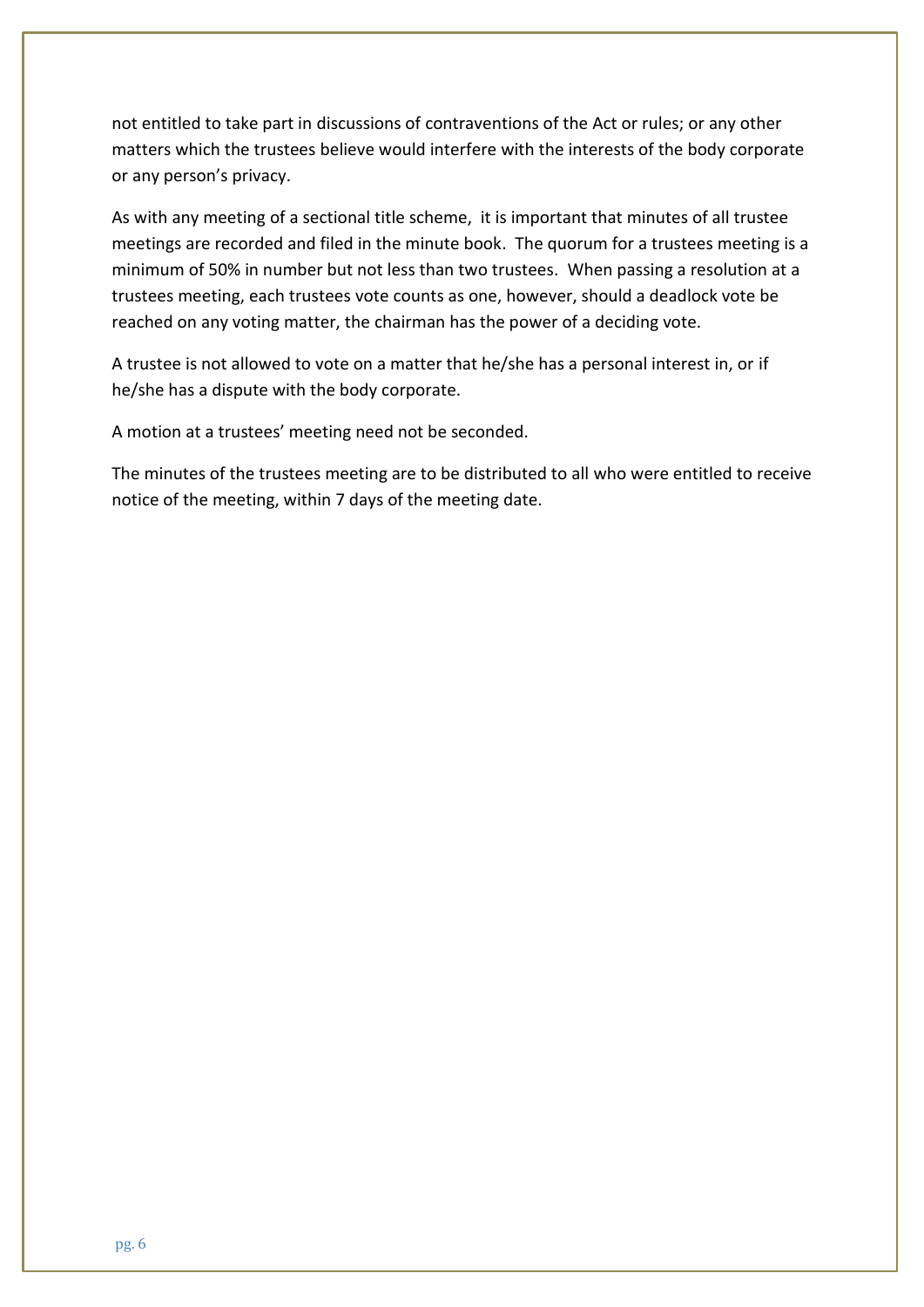# **3. LEVIES**

#### **WHAT IS A LEVY**

A levy is defined as an additional sum of money usually paid as a tax.

Every person who buys a sectional title unit must pay a levy. At the end of every financial year, the trustees are to determine the levy and if it is approved by the body corporate at the AGM the trustees will pass a resolution and will confirm the levy amount in writing for the following financial year. Levies are revised annually and are set out according to participation quotas (see section 4 below). The larger a section, the higher your levies will be.

## **WHAT IS A SPECIAL LEVY**

Trustees are entitled to raise special levies and may do so from time to time. Such levies may be made payable in one lump sum or by instalments. Although a special levy does fall within the laws of the sectional title act, it is advised that sectional title schemes improve their financial position by maintaining a healthy reserve fund which will in turn cover any unforeseen maintenance, repair or replacement costs thereby eradicating the need for a special levy.

## **WHAT DO LEVIES INCLLUDE**

- Levies include the cost, repair, upkeep, control, management, and administration of the common property.
- Administration fees incurred by the body corporate these could include managing agent fees and auditing fees.
- Water and sewerage charges, unless charged separately.
- Insurance premiums.
- Staff salaries, UIF, PAYE, Pension, regional services council levies.
- Water and electricity for common property areas.
- Lift maintenance (If applicable).
- Security.
- Gas or boiler.
- Garden maintenance.
- Reserve fund A portion should be allocated to maintain a healthy reserve fund to accommodate for any large repairs or maintenance such as painting, waterproofing, security upgrade etc.
- Rates and taxes do not form part of the levies. Rates and taxes are billed directly to the owner of a unit in the scheme by their municipality and the responsibility of paying such falls on the owner.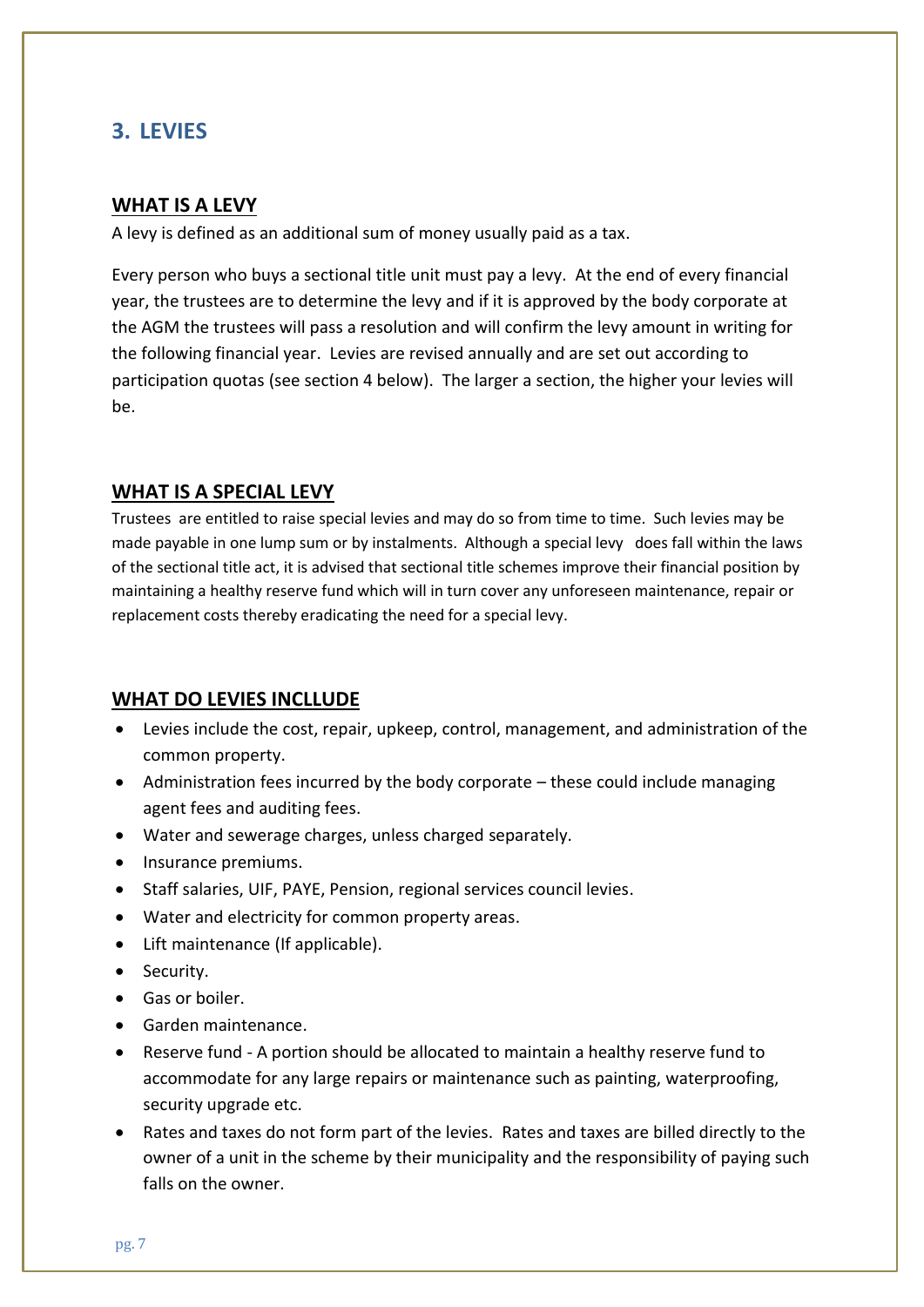## **WHAT HAPPENS IF I DO NOT PAY MY LEVIES**

Levies are a legal requirement of all homeowners in a sectional title; therefore, a levy cannot be withheld for any reason whatsoever. Any owner who does not pay his/her levies will be handed over for debt collection and will incur legal fees. Owners who refuse to pay, run the risk of their property sold on auction to cover outstanding debt.

Should an owner be in the process of selling his property, the buyer is only liable to pay levies from the date of registration.

## **COLLECTION OF LEVY ARREARS**

Since a body corporate is run like a business, if any owner defaults on levy payments, they are doing so at the detriment of the other owners as they will nee to subsidise his/her levies. If an owner does not pay his levies by the  $7<sup>th</sup>$  of the month, a summons should be sent to the owner by no later than the 15th of the following month. It is important for trustees to stay on top of levy payments as this will avoid the accumulation of debt by any owner, which is a costly and timeous exercise to recoup.

It is important that the body corporate amend their conduct rules to state the procedures of levy collections and to note that legal costs will be claimed.

## **LEGAL HAND OVERSTEPS FOR LEVY COLLECTIONS**

- Warning letter sent to owner.
- Handover to attorney.
- Summons served.
- Summons can be undefended or defended by the owner.

If Undefended:-

- Default judgement.
- Warrant of execution against movables or attach the unit.

## If defended:-

• a timeous, drawn out and often postponed court battle will follow.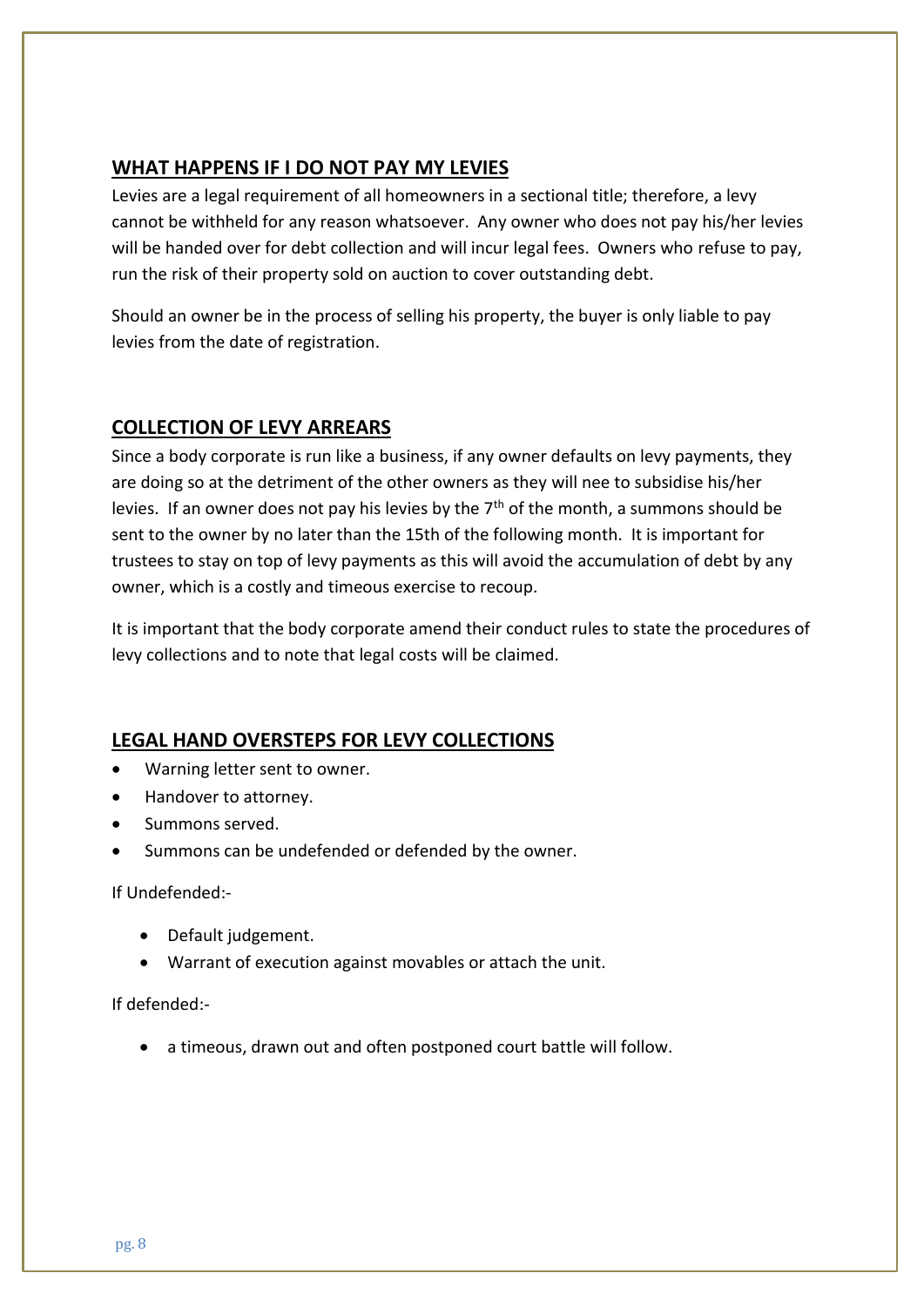# **4. PARTICIPATION QUOTA'S**

#### **PARTICIPATION QUOTA**

A participation quota is used to calculate the contribution of each owner which included levies & special levies. Participation quota is also used to work out the value of the vote per owner of a section. This is important as all votes at an AGM and SGM are calculated on value and not hand count. Participation quota is used to work out each owner's undivided share in common property.

## **HOW TO WORK OUT YOUR PARTICIPATION QUOTA**

Your floor area of your section i.e., 85m² divided by the sum total of all floor areas in the scheme i.e., 11 186m² multiplied by 100.

 $85m^2 \div 11$  186 $m^2$  = 0.0075987 x 100 = 0.7599%

The participation quota can be found on the last page of the sectional title plan.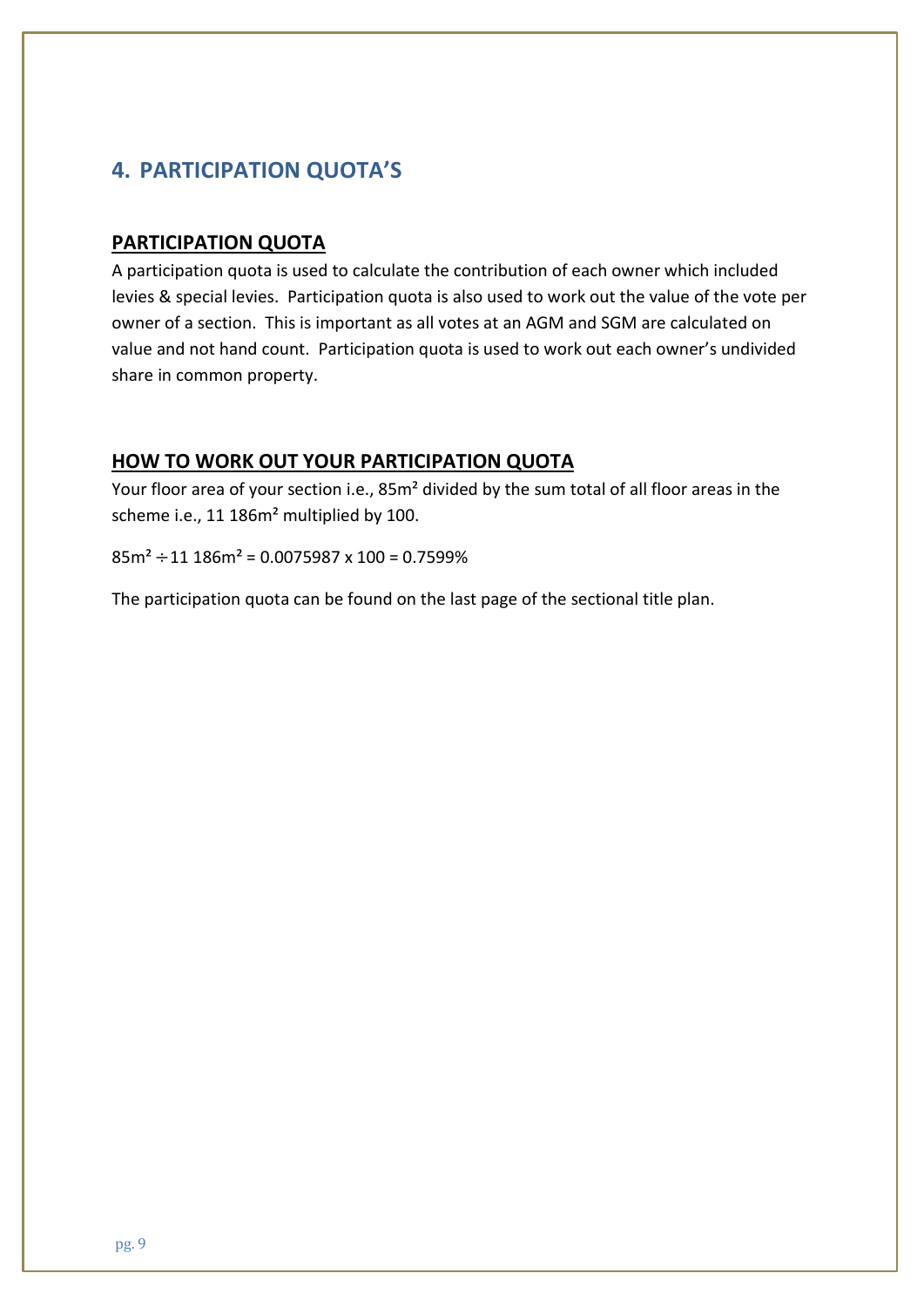# **5. THE DIFFERENT AREAS IN A SECTIONAL TITLE SCHEME**

#### **SECTIONS**

A section is shown as a section on a sectional little plan. A section is the area between walls, including ceilings, doors, and windows.

#### **EXTENDING A SECTION**

An owner wishing to extend their section will require the permission of the body corporate. This must be done at a special general meeting. A graphic representation of the proposed exterior of the section must be provided at the meeting. A land surveyor is also required to indicate the effect of the participation quota once the extension is complete.

If the owners request to extend the section is approved at the SGM, then steps set out in section 24 of the Sectional Titles Act of 1986 must be followed.

It is the duty of the trustees to ensure these steps are followed by the owner. Trustees are obliged to ensure that the owner complies with the law, as any default will hold the body corporate liable.

#### **COMMON PROPERTY**

Common property of any section title development is any area that does not form part of a section. This includes pathways, parks, parking areas, walls, roof, gates, and the outer skin of a building as well as the foundations. Common property is owned by all the members of the body corporate in undivided shares. Common property is controlled and maintained by the body corporate.

#### **EXCLUSIVE USE AREA**

Exclusive use areas are the common property that has been set aside for the use of the owner of a particular section, i.e., Parking Bay.

Be careful to note that just because your balcony or garden is walled, it does not mean that this is an exclusive use area. Exclusive use areas may be utilised or created in the management conduct rules.

It must be noted that there will be additional contributions paid by owners for EUA's over and above the levy. The contribution is not optional. The contribution is not calculated per square meterage of the area, but rather by how much per month will defray the costs of insurance, water & electricity, and maintenance for the area.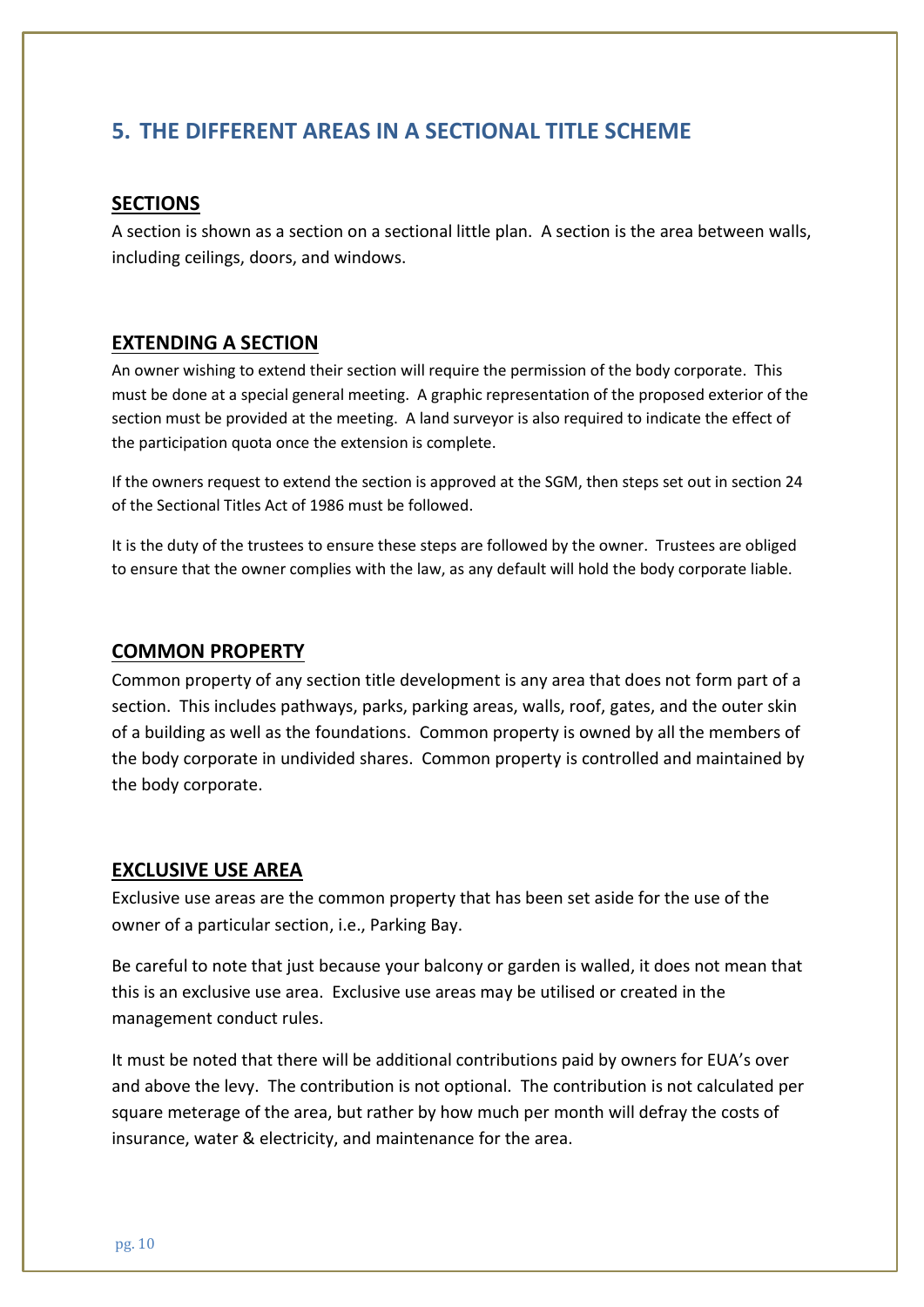# **6. SCHEME MAINTENANCE**

#### **MAINTENANCE PLAN**

All Bodies Corporate will have to ensure that a proficient 10-year maintenance plan is set up, upon implementation of the STSM Act. The maintenance plan must include all substantial repairs and refurbishments that do not form part of the day to day maintenance of the scheme. In this regard it is recommended that accredited companies or contractors draw up this maintenance plan. The positive of this change is that it prevents the deteriorating of a building.

#### **ESTATE MANAGER**

Although every scheme has Trustees to manage the affairs of the Scheme, they do not get remunerated and in most cases have full time jobs so are unable to manage the maintenance and daily running of the common property areas. A Caretaker or Estate Manager may be appointed by the trustees to fulfil these daily duties.

While it is the trustee's responsibility to ensure the upkeep of the common areas in the scheme the estate manager will be responsible for the running and managing of any maintenance required such as garden/park, external walls, and security systems. The Estate manager is also in a position to enforce the rules of the scheme with the owners and to report any misconduct to the trustees.

Any internal maintenance of a unit must be handled by the owner. He / she may use their own contractor to attend to the problem and are responsible for the payment of such maintenance.